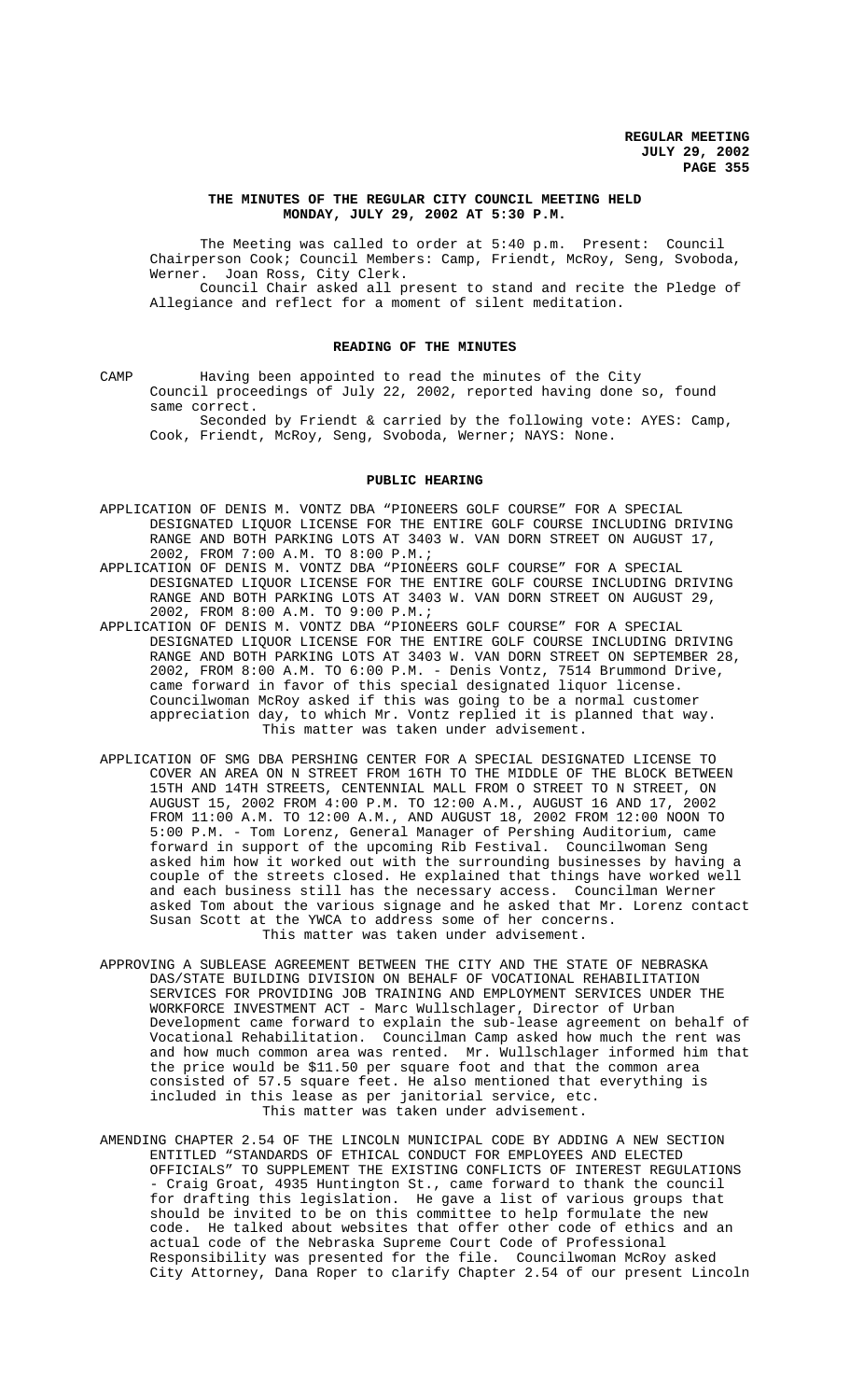Municipal Code, regarding a conflict of jobs and would it prohibit anyone from looking for a new job while presently employed, or for example doing free-lance work. Mr. Roper advised that it would be looked at on a case by case basis. Councilwoman Seng asked if this applied to officers as City Council Members, as well as employees, not being able to have jobs outside of their elected duties. Mr. Roper replied this is not intended to eliminate City Council people from having other jobs. But if the outside employment was a direct conflict with the city, under accountability and disclosure, basically you have to disclose what may be your conflict and then refrain from taking official action on that particular item when it comes up.

Terry Kubicek, 1800 S. 53rd Street, came forward in favor of this ordinance for ethical standards. It would go a long way to enhance public disclosure, for example on Wilderness Park S-1 and S-2 plan, and the sale of the Old Federal building.

This matter was taken under advisement.

- APPROVING A DEDICATION OF STREET RIGHT-OF-WAY IN THE UN-NAMED STREET EAST OF SOUTH 17TH STREET AND SOUTHWESTERLY OF HARRISON AVENUE - Lynn Johnson, Director of Parks & Recreation, came forward to explain that this resolution simply helps clean up the right of way boundaries. This matter was taken under advisement.
- AMENDING THE CORPORATE LIMITS OF THE CITY BY ANNEXING APPROXIMATELY 113.05 ACRES OF PROPERTY GENERALLY LOCATED AT THE SOUTHEAST CORNER OF NORTH 84TH AND ADAMS STREETS.(IN CONNECTION W/02-111, 02R-147, 02R-148) (7/22/02 - P.H. & ACTION DELAYED 1 WK TO 7/29/02);
- CHANGE OF ZONE 3355 APPLICATION OF PRAIRIE HOMES BUILDERS, INC. FOR A CHANGE OF ZONE FROM AG AGRICULTURAL DISTRICT TO R-3 RESIDENTIAL DISTRICT ON PROPERTY GENERALLY LOCATED AT THE SOUTHEAST CORNER OF NORTH 84TH AND ADAMS STREETS.(IN CONNECTION 2/02-110, 02R-147, 02R-148) (7/22/02 - P.H. & ACTION DEALYED 1 WK TO  $7/29/02$ ;
- SPECIAL PERMIT 1959 APPLICATION OF PRAIRIE HOMES BUILDERS, INC. TO DEVELOP PRAIRIE VILLAGE COMMUNITY UNIT PLAN CONSISTING OF 174 SINGLE FAMILY AND 300 MULTI-FAMILY DWELLING UNITS, WITH A WAIVER OF THE BUILDING HEIGHT, ON PROPERTY GENERALLY LOCATED AT THE SOUTHEAST CORNER OF NORTH 84TH AND ADAMS STREETS.(IN CONNECTION W/02R-148, 02R-154, 02-110, 02-111) (7/22/02 - P.H. & ACTION DELAYED 1 WK TO 7/29/02);
- ACCEPTING AND APPROVING THE PRELIMINARY PLAT OF PRAIRIE VILLAGE ADDITION FOR 179 LOTS, WITH WAIVERS OF NON-RADIAL LOT LINES, SEWER DEPTH AND DOUBLE FRONTAGE LOTS ON PROPERTY GENERALLY LOCATED AT THE SOUTHEAST CORNER OF NORTH 84TH AND ADAMS STREETS.(IN CONNECTION W/02R-147, 02R-154, 02-110, 02-111) (7/22/02 - P.H. & ACTION DELAYED 1 WK TO 7/29/02);
- APPROVING THE PRAIRIE VILLAGE CONDITIONAL ANNEXATION AND ZONING AGREEMENT BETWEEN THE CITY AND PRAIRIE HOMES BUILDERS, INC. RELATING TO THE ANNEXATION OF APPROXIMATELY 113.05 ACRES OF PROPERTY GENERALLY LOCATED AT THE SOUTHEAST CORNER OF NORTH 84TH AND ADAMS STREET.(IN CONNECTION W/02-110, 02-111, 02R-147, 02R-148) - Nicole Fleck Tooze, Public Works, came forward to request a delay on these five items on behalf of Public Works and the applicant. Discussion ensued among Council members regarding this delay and when to take action on these matters. This matter was taken under advisement.

#### **MISCELLANEOUS BUSINESS**

Craig Groat, 4935 Huntington Street, came forward to request that the City re-purchase the Old Federal Building. This matter was taken under advisement.

**\*\* END OF PUBLIC HEARING \*\***

**COUNCIL ACTION**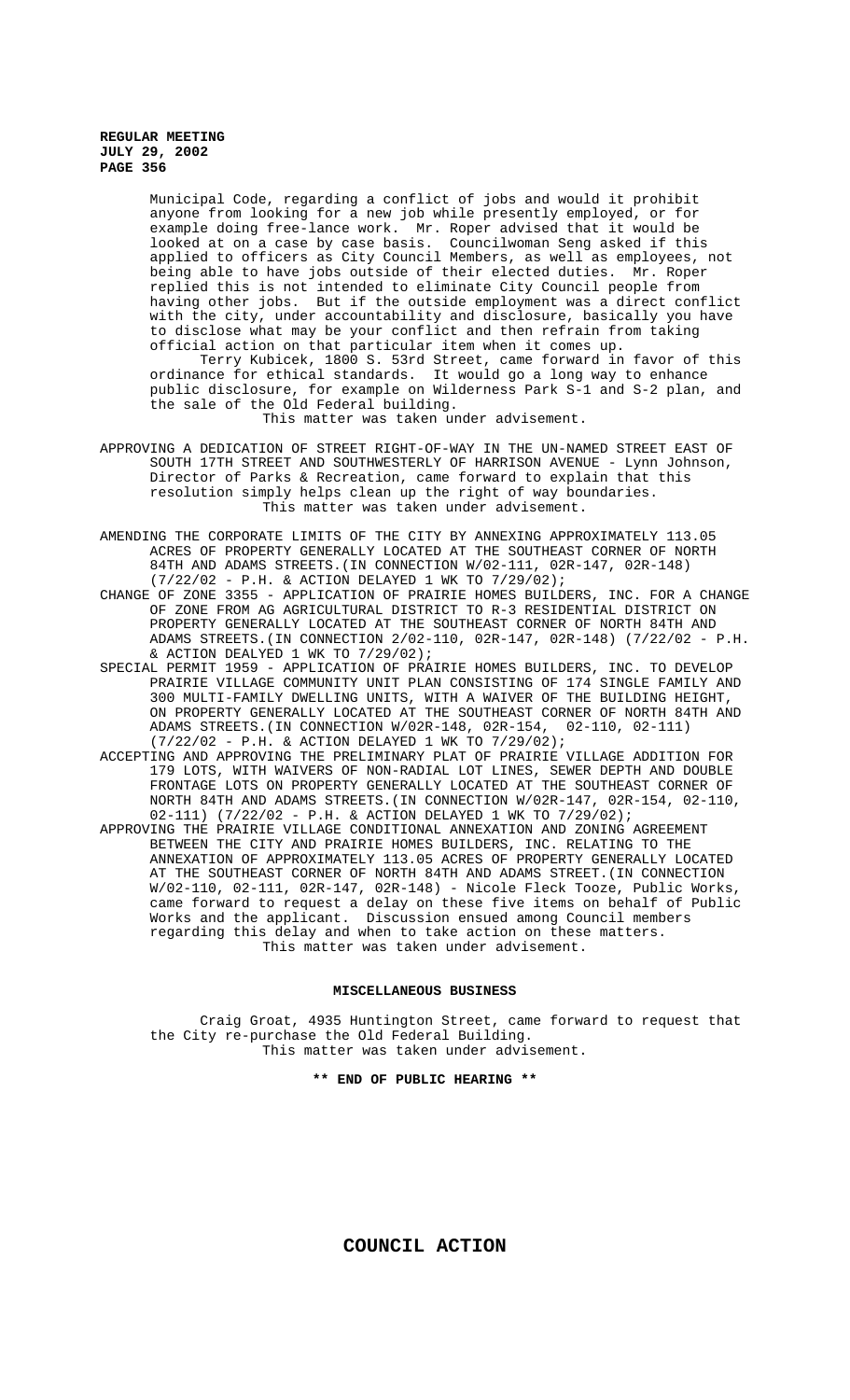### **LIQUOR RESOLUTIONS**

APPLICATION OF DENIS M. VONTZ DBA "PIONEERS GOLF COURSE" FOR A SPECIAL DESIGNATED LIQUOR LICENSE FOR THE ENTIRE GOLF COURSE INCLUDING DRIVING RANGE AND BOTH PARKING LOTS AT 3403 W. VAN DORN STREET ON AUGUST 17, 2002, FROM 7:00 A.M. TO 8:00 P.M. - CLERK read the following resolution, introduced by Annette McRoy, who moved its adoption for approval:

A-81615 BE IT RESOLVED by the City Council of the City of Lincoln, Nebraska:

That after hearing duly had as required by law, consideration of the facts of this application, the Nebraska Liquor Control Act, and the pertinent City ordinances, the City Council recommends that the application of Denis M. Vontz d/b/a "Pioneers Golf Course" for a Special Designated License to cover the entire golf course including driving range and both parking lots at 3403 W. Van Dorn Street, Lincoln, Nebraska, on the 17th day of August, 2002, between the hours of 7:00 a.m. and 8:00 p.m., be approved with the condition that the premise complies in every respect with all City and State regulations and with the following requirements:<br>1. Identification

- Identification to be checked, wristbands required on all parties wishing to consume alcohol.
- 2. Adequate security shall be provided for the event.

3. Responsible alcohol service practices shall be followed. BE IT FURTHER RESOLVED the City Clerk is directed to transmit a

copy of this resolution to the Nebraska Liquor Control Commission. Introduced by Annette McRoy Seconded by Seng & carried by the following vote: AYES: Cook,

McRoy, Seng, Werner; NAYS: Camp, Friendt, Svoboda.

APPLICATION OF DENIS M. VONTZ DBA "PIONEERS GOLF COURSE" FOR A SPECIAL DESIGNATED LIQUOR LICENSE FOR THE ENTIRE GOLF COURSE INCLUDING DRIVING RANGE AND BOTH PARKING LOTS AT 3403 W. VAN DORN STREET ON AUGUST 29, 2002, FROM 8:00 A.M. TO 9:00 P.M. - CLERK read the following resolution, introduced by Annette McRoy, who moved its adoption for approval: A-81616 BE IT RESOLVED by the City Council of the City of Lincoln,

Nebraska:

That after hearing duly had as required by law, consideration of the facts of this application, the Nebraska Liquor Control Act, and the pertinent City ordinances, the City Council recommends that the application of Denis M. Vontz d/b/a "Pioneers Golf Course" for a Special Designated License to cover the entire golf course including driving range and both parking lots at 3403 W. Van Dorn Street, Lincoln, Nebraska, on the 29th day of August, 2002, between the hours of 8:00 a.m. and 9:00 p.m., be approved with the condition that the premise complies in every respect with all City and State regulations and with the following requirements:

1. Identification to be checked, wristbands required on all parties wishing to consume alcohol.

2. Adequate security shall be provided for the event.

3. Responsible alcohol service practices shall be followed. BE IT FURTHER RESOLVED the City Clerk is directed to transmit a

copy of this resolution to the Nebraska Liquor Control Commission. Introduced by Annette McRoy

Seconded by Seng & carried by the following vote: AYES: Cook, McRoy, Seng, Werner; NAYS: Camp, Friendt, Svoboda.

APPLICATION OF DENIS M. VONTZ DBA "PIONEERS GOLF COURSE" FOR A SPECIAL DESIGNATED LIQUOR LICENSE FOR THE ENTIRE GOLF COURSE INCLUDING DRIVING RANGE AND BOTH PARKING LOTS AT 3403 W. VAN DORN STREET ON SEPTEMBER 28, 2002, FROM 8:00 A.M. TO 6:00 P.M. - CLERK read the following resolution, introduced by Annette McRoy, who moved its adoption for approval: A-81617 BE IT RESOLVED by the City Council of the City of Lincoln,

Nebraska:

That after hearing duly had as required by law, consideration of the facts of this application, the Nebraska Liquor Control Act, and the pertinent City ordinances, the City Council recommends that the application of Denis M. Vontz d/b/a "Pioneers Golf Course" for a Special Designated License to cover the entire golf course including driving range and both parking lots at 3403 W. Van Dorn Street, Lincoln, Nebraska, on the 28th day of September, 2002, between the hours of 8:00 a.m. and 6:00 p.m., be approved with the condition that the premise complies in every respect with all City and State regulations and with the following requirements:

1. Identification to be checked, wristbands required on all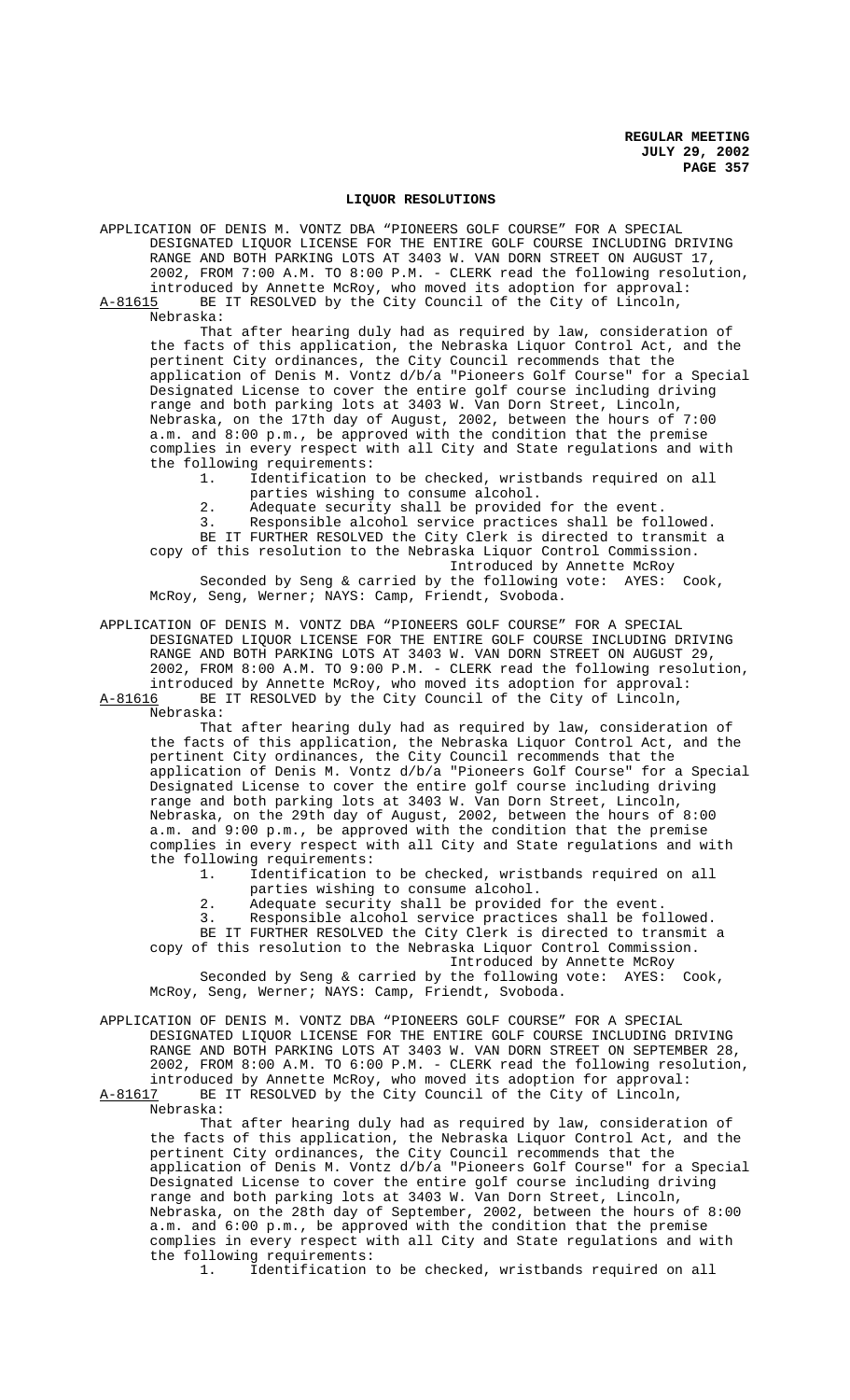> parties wishing to consume alcohol. 2. Adequate security shall be provided for the event.<br>3. Responsible alcohol service practices shall be fol Responsible alcohol service practices shall be followed. BE IT FURTHER RESOLVED the City Clerk is directed to transmit a copy of this resolution to the Nebraska Liquor Control Commission. Introduced by Annette McRoy Seconded by Seng & carried by the following vote: AYES: Cook, McRoy, Seng, Werner; NAYS: Camp, Friendt, Svoboda.

APPLICATION OF SMG DBA PERSHING CENTER FOR A SPECIAL DESIGNATED LICENSE TO COVER AN AREA ON N STREET FROM 16TH TO THE MIDDLE OF THE BLOCK BETWEEN 15TH AND 14TH STREETS, CENTENNIAL MALL FROM O STREET TO N STREET, ON AUGUST 15, 2002 FROM 4:00 P.M. TO 12:00 A.M., AUGUST 16 AND 17, 2002 FROM 11:00 A.M. TO 12:00 A.M., AND AUGUST 18, 2002 FROM 12:00 NOON TO 5:00 P.M. - CLERK read the following resolution, introduced by Jon Camp, who moved its adoption for approval:

## A-81618 BE IT RESOLVED by the City Council of the City of Lincoln, Nebraska:

That after hearing duly had as required by law, consideration of the facts of this application, the Nebraska Liquor Control Act, and the pertinent City ordinances, the City Council recommends that the application of SMG d/b/a Pershing Auditorium for a Special Designated License to cover an area on N Street from 16th Street to the middle of the block between 15th and 14th Streets, and Centennial Mall from "O" Street to "N" Street, Lincoln, Nebraska, on August 15, 2002 from 4:00 p.m. to 12:00 a.m., August 16 and 17, 2002 from 11:00 a.m. to 12:00 a.m., and August 18, 2002 from 12:00 noon to 5:00 p.m., be approved with the condition that the premise complies in every respect with all City and State regulations and with the following requirements:

- 1. Identification to be checked, wristbands required on all
- parties wishing to consume alcohol.
- 2. Adequate security shall be provided for the event.
- 3. The area requested for the permit shall be separated from the public by a fence or other means.
- 4. Responsible alcohol service practices shall be followed. BE IT FURTHER RESOLVED the City Clerk is directed to transmit a

copy of this resolution to the Nebraska Liquor Control Commission. Introduced by Jon Camp

Seconded by Seng & carried by the following vote: AYES: Camp, Cook, McRoy, Seng, Svoboda, Werner; NAYS: Friendt.

#### **ORDINANCES - 2ND READING**

- APPROVING A SUBLEASE AGREEMENT BETWEEN THE CITY AND THE STATE OF NEBRASKA DAS/STATE BUILDING DIVISION ON BEHALF OF VOCATIONAL REHABILITATION SERVICES FOR PROVIDING JOB TRAINING AND EMPLOYMENT SERVICES UNDER THE WORKFORCE INVESTMENT ACT - CLERK read an ordinance, introduced by Terry Werner, approving a sublease agreement between the City and the State of Nebraska DAS/State Building Division on behalf of vocational rehabilitation services for providing job training and employment services under the Workforce Investment Act, the second time.
- AMENDING CHAPTER 2.54 OF THE LINCOLN MUNICIPAL CODE BY ADDING A NEW SECTION ENTITLED "STANDARDS OF ETHICAL CONDUCT FOR EMPLOYEES AND ELECTED OFFICIALS" TO SUPPLEMENT THE EXISTING CONFLICTS OF INTEREST REGULATIONS

PRIOR to reading:<br>WERNER Moved to pl Moved to place Bill No. 02-114 on pending until a committee can for formed.

Seconded by McRoy & carried by the following vote: AYES: Camp, Cook, McRoy, Seng, Svoboda, Werner; NAYS: Friendt.

CLERK Read an ordinance, introduced by Terry Werner, amending Chapter 2.54 of the Lincoln Municipal Code by addition a new section entitled "Standards of Ethical Conduct for Employees and Elected Officials" to supplement the existing conflicts of interest regulations, the second time.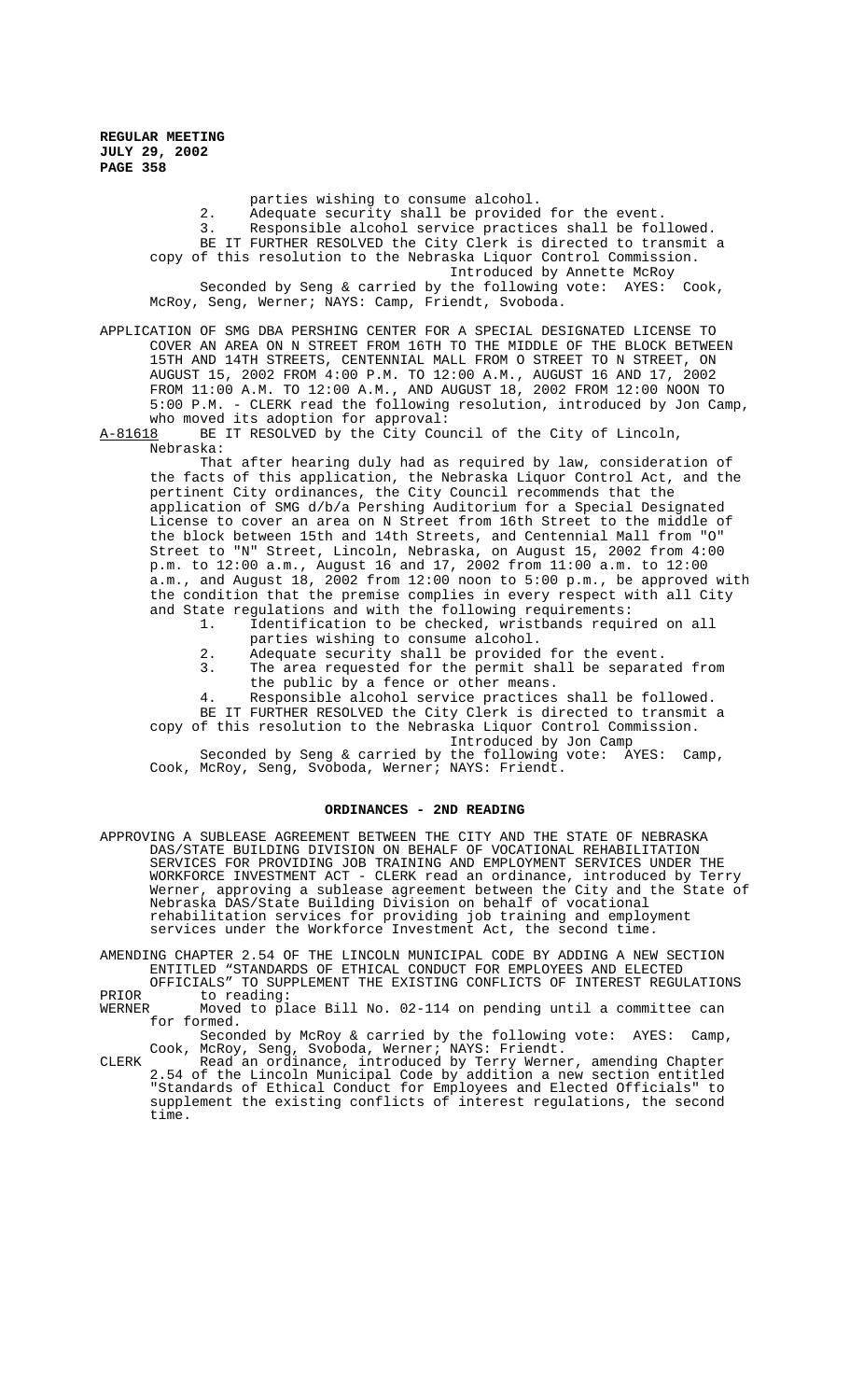### **RESOLUTIONS**

APPROVING A DEDICATION OF STREET RIGHT-OF-WAY IN THE UN-NAMED STREET EAST OF SOUTH 17TH STREET AND SOUTHWESTERLY OF HARRISON AVENUE - CLERK read the following resolution, introduced by Jon Camp, who moved its adoption:

A-81619 WHEREAS, Garfield Park was final platted as an addition to the City of Lincoln in 1916; and

WHEREAS, the City of Lincoln, Nebraska, a municipal corporation, and Recreation Department, is the owner of Outlot D, Garfield Park Parks and Recreation Department, is the owner of Outlot D, Garfield Park located in the Southwest Quarter of Section 36, Township 10 North, Range 6 East of the 6th P.M. in the City of Lincoln, Lancaster County, Nebraska; and

WHEREAS a portion of said Outlot D, east of  $17^{\text{th}}$  Street and southwesterly of Harrison Avenue was constructed as an Unnamed Street outside of the current platted right-of-way and it is necessary to declare said property as actual street right-of-way; and

WHEREAS, street and alley vacation #02007 proposes to vacate the un-named street as dedicated; and

WHEREAS, it is necessary to designate the land presently used for the street as street right-of-way.

NOW, THEREFORE, BE IT RESOLVED by the City Council of the City of Lincoln, Nebraska that the following portion of Outlot D, Garfield Park located in the Southwest Quarter of Section 36, Township 10 North, Range 6 East of the 6th P.M. in the City of Lincoln, Lancaster County, Nebraska, shall be dedicated as street right-of-way:

Commencing at the intersection of center line of right-of-way for Perkins Boulevard and South  $17^{\rm th}$ Street, thence on an assumed bearing of south 00°00'00" west along the west line of the Southeast Quarter of the Southwest Quarter of said Section 36, a distance of 265.87 feet to a point, thence north 90°00'00" east, a distance of 110.99 feet to a point of intersection with the west line of Outlot "D", Garfield Park, said point being the true Point of Beginning, thence along a curve in a clockwise direction, having a radius of 100.00 feet, arc length of 68.25 feet, delta angle of 39°06'18", a chord bearing of north 21°50' $\bar{4}$ 0" east along a west line of said Outlot "D", and a chord length of 66.93 feet to a point of tangency, thence north 41°23'49" east along a west line of said Outlot "D", a distance of 0.79 feet to a point, thence north  $58^{\circ}17'56''$  east, a distance of 71.40 feet to a point of curvature, thence along a curve in a counter clockwise direction, having a radius of 150.15 feet, arc length of 37.84 feet, delta angle of  $14^{\circ}26^{\circ}22^{\prime\prime}$ , a chord bearing of north  $51^{\circ}$ 04'45" east, and a chord length of 37.74 feet to a point of intersection with a north line of said Outlot "D", thence along a curve in a clockwise direction, having a radius of 55.00 feet, arc length of 68.87 feet, delta angle of 71°44'32", a chord bearing of south 43°12'27" east along a northeast line of said Outlot "D", and a chord length of 64.46 feet to a point of tangency, thence south 07°20'11" east along a east line of said Outlot "D", a distance of 12.73 feet to a point, thence along a curve in a counter clockwise direction, having a radius of 21.25 feet, arc length of 42.42 feet, delta angle of 114°21'53", a chord bearing of north  $64^{\circ}31'08''$  west, and a chord length of 35.72 feet to a point of tangency, thence south 58°17'56" west, a distance of 151.68 feet to the Point of Beginning, said tract contains a calculated area of 6,571.41 square feet or 0.1508 acres, more or less;

and is hereby dedicated as public street right-of-way. Introduced by Jon Camp Seconded by Seng & carried by the following vote: AYES: Camp, Cook, Friendt, McRoy, Seng, Svoboda, Werner; NAYS: None.

ACCEPTING THE REPORT OF NEW AND PENDING CLAIMS AGAINST THE CITY AND APPROVING DISPOSITION OF CLAIMS SET FORTH THEREIN FOR THE PERIOD OF JULY 1 THROUGH 15, 2002 - CLERK read the following resolution, introduced by Jon Camp, who moved its adoption:<br>A-81620 BE IT RESOLVED by

BE IT RESOLVED by the City Council of the City of Lincoln, Nebraska:

That the claims listed in the attached report, marked as Exhibit "A", dated July 16, 2002, of various new and pending tort claims filed against the City of Lincoln with the Office of the City Attorney or the Office of the City Clerk, as well as claims which have been disposed of, are hereby received as required by Neb. Rev. Stat. § 13-905 (Reissue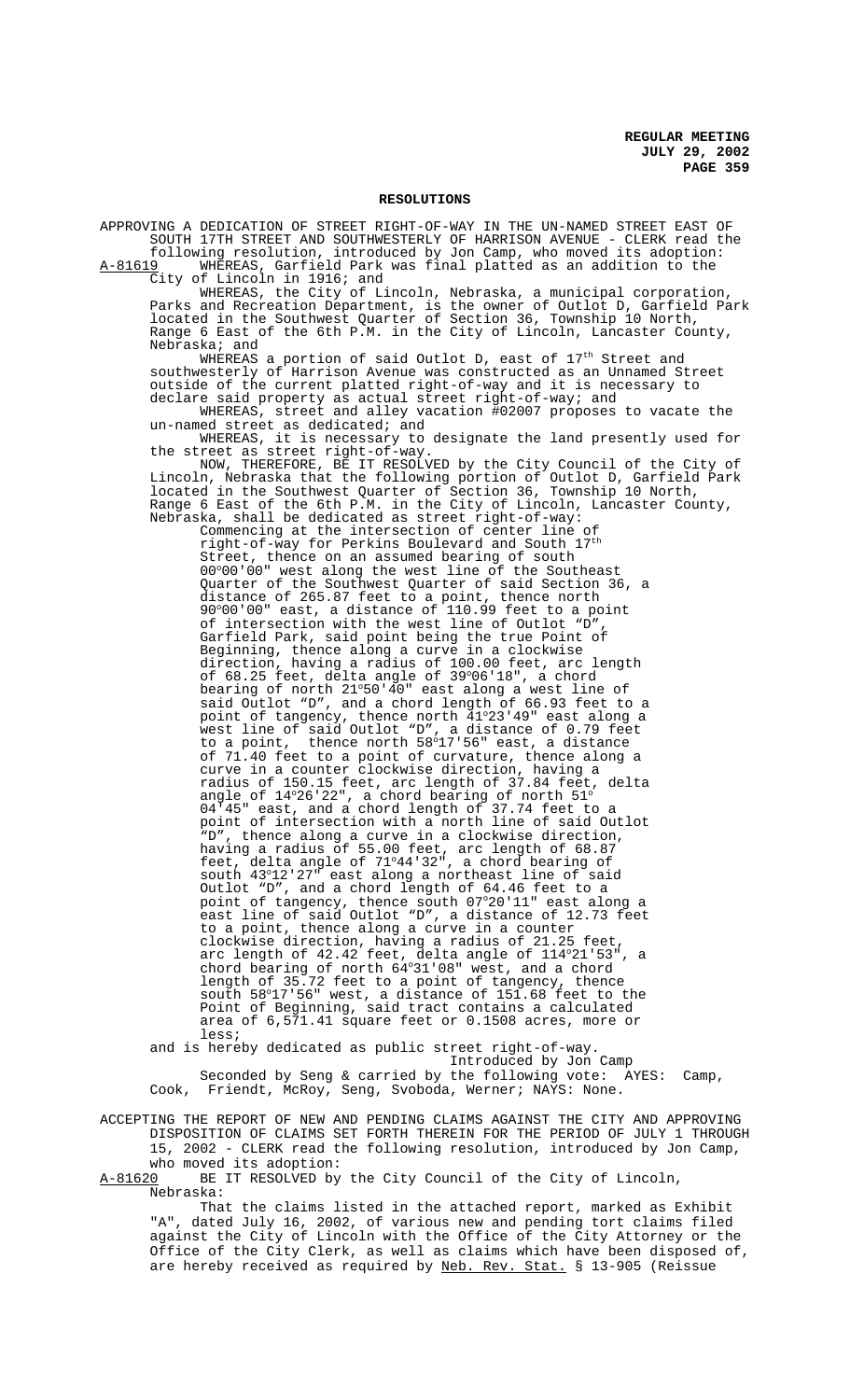|                                                                              | 1997). The dispositions of claims by the Office of the City Attorney,<br>as shown by the attached report, are hereby approved:<br>DENIED<br>ALLOWED                                                                                                                                                                                                                                                                                                                                                                |
|------------------------------------------------------------------------------|--------------------------------------------------------------------------------------------------------------------------------------------------------------------------------------------------------------------------------------------------------------------------------------------------------------------------------------------------------------------------------------------------------------------------------------------------------------------------------------------------------------------|
|                                                                              | Richard Hedrick<br>75.00<br>NAS*<br>Daniel A. Rempe<br>\$<br>2,406.34<br>Paul & Linda Chatelain<br>Jody L. Rockenbach                                                                                                                                                                                                                                                                                                                                                                                              |
|                                                                              | (now known as Jody L. Schultz)<br>2,500.00<br>*No Amount Specified.                                                                                                                                                                                                                                                                                                                                                                                                                                                |
|                                                                              | The City Attorney is hereby directed to mail to the various<br>claimants listed herein a copy of this resolution which shows the final<br>disposition of their claim.                                                                                                                                                                                                                                                                                                                                              |
|                                                                              | Introduced by Jon Camp<br>Seconded by Seng & carried by the following vote: AYES:<br>Camp,<br>Cook, Friendt, McRoy, Seng, Svoboda, Werner; NAYS: None.                                                                                                                                                                                                                                                                                                                                                             |
| SPECIAL PERMIT 1959 - APPLICATION OF PRAIRIE HOMES BUILDERS, INC. TO DEVELOP |                                                                                                                                                                                                                                                                                                                                                                                                                                                                                                                    |
|                                                                              | PRAIRIE VILLAGE COMMUNITY UNIT PLAN CONSISTING OF 174 SINGLE FAMILY AND<br>300 MULTI-FAMILY DWELLING UNITS, WITH A WAIVER OF THE BUILDING HEIGHT,<br>ON PROPERTY GENERALLY LOCATED AT THE SOUTHEAST CORNER OF NORTH 84TH AND<br>ADAMS STREETS. (IN CONNECTION W/02R-148, 02R-154, 02-110, 02-111)<br>$(7/22/02 - P.H.$ & ACTION DELAYED 1 WK TO 7/29/02) - PRIOR to reading:                                                                                                                                       |
| FRIENDT                                                                      | Moved to delay Public Hearing for one week to 8/5/02 and Action<br>for two weeks to $8/12/02$ .                                                                                                                                                                                                                                                                                                                                                                                                                    |
| CAMP                                                                         | Seconded by Werner & LOST by the following vote: AYES: Friendt,<br>Svoboda, Werner; NAYS: Camp, Cook, McRoy, Seng.<br>Moved to delay Public Hearing and Action for one week to 8/5/02.                                                                                                                                                                                                                                                                                                                             |
|                                                                              | Seconded by Seng & carried by the following vote: AYES: Camp,<br>Cook, Friendt, McRoy, Seng, Svoboda, Werner; NAYS: None.                                                                                                                                                                                                                                                                                                                                                                                          |
| ACCEPTING AND APPROVING THE PRELIMINARY PLAT OF PRAIRIE VILLAGE ADDITION FOR |                                                                                                                                                                                                                                                                                                                                                                                                                                                                                                                    |
|                                                                              | 179 LOTS, WITH WAIVERS OF NON-RADIAL LOT LINES, SEWER DEPTH AND DOUBLE<br>FRONTAGE LOTS ON PROPERTY GENERALLY LOCATED AT THE SOUTHEAST CORNER OF<br>NORTH 84TH AND ADAMS STREETS. (IN CONNECTION W/02R-147, 02R-154, 02-110,<br>02-111) (7/22/02 - P.H. & ACTION DELAYED 1 WK TO 7/29/02) - PRIOR to<br>reading:                                                                                                                                                                                                   |
| FRIENDT                                                                      | Moved to delay Public Hearing for one week to 8/5/02 and Action                                                                                                                                                                                                                                                                                                                                                                                                                                                    |
|                                                                              | for two weeks to $8/12/02$ .<br>Seconded by Werner & LOST by the following vote: AYES: Friendt,<br>Svoboda, Werner; NAYS: Camp, Cook, McRoy, Seng.                                                                                                                                                                                                                                                                                                                                                                 |
| CAMP                                                                         | Moved to delay Public Hearing and Action for one week to 8/5/02.<br>Seconded by Seng & carried by the following vote: AYES: Camp,<br>Cook, Friendt, McRoy, Seng, Svoboda, Werner; NAYS: None.                                                                                                                                                                                                                                                                                                                      |
| APPROVING THE PRAIRIE VILLAGE CONDITIONAL ANNEXATION AND ZONING AGREEMENT    |                                                                                                                                                                                                                                                                                                                                                                                                                                                                                                                    |
|                                                                              | BETWEEN THE CITY AND PRAIRIE HOMES BUILDERS, INC. RELATING TO THE<br>ANNEXATION OF APPROXIMATELY 113.05 ACRES OF PROPERTY GENERALLY LOCATED<br>AT THE SOUTHEAST CORNER OF NORTH 84TH AND ADAMS STREET. (IN CONNECTION<br>$W/02-110$ , 02-111, 02R-147, 02R-148) - PRIOR to reading:                                                                                                                                                                                                                                |
| FRIENDT                                                                      | Moved to delay Public Hearing for one week to 8/5/02 and Action<br>for two weeks to $8/12/02$ .                                                                                                                                                                                                                                                                                                                                                                                                                    |
| CAMP                                                                         | Seconded by Werner & LOST by the following vote: AYES: Friendt,<br>Svoboda, Werner; NAYS: Camp, Cook, McRoy, Seng.<br>Moved to delay Public Hearing and Action for one week to 8/5/02.<br>Seconded by Seng & carried by the following vote: AYES: Camp,<br>Cook, Friendt, McRoy, Seng, Svoboda, Werner; NAYS: None.                                                                                                                                                                                                |
| APPLICATION OF GEEMAX INC. DBA "N ZONE" FOR A SPECIAL DESIGNATED LICENSE     |                                                                                                                                                                                                                                                                                                                                                                                                                                                                                                                    |
|                                                                              | COVERING AN AREA MEASURING 42 FEET BY 50 FEET AT 728 $\frac{1}{2}$ Q STREET ON<br>AUGUST 24 AND 31, SEPTEMBER 7, OCTOBER 5 AND 12, AND NOVEMBER 2, 9, AND<br>29, 2002 FROM 8:00 A.M. TO 1:00 A.M. - CLERK read the following<br>substitute resolution, introduced by Annette McRoy, who moved its<br>adoption:                                                                                                                                                                                                     |
| A-81624                                                                      | BE IT RESOLVED by the City Council of the City of Lincoln,<br>Nebraska:                                                                                                                                                                                                                                                                                                                                                                                                                                            |
|                                                                              | That after hearing duly had as required by law, consideration of<br>the facts of this application, the Nebraska Liquor Control Act, and the<br>pertinent City ordinances, the City Council recommends that the<br>application of Geemax, Inc. dba N Zone for a Special Designated License<br>to cover an area measuring 42 feet by 50 feet at 728 1/2 Q Street,<br>Lincoln, Nebraska, on August 24 and 31, September 7, October 5 and 12,<br>and November 2, 9, and 29, 2002, between the hours of $8:00$ a.m. and |
|                                                                              | 1:00 a.m., be approved with the condition that the applicant and premise                                                                                                                                                                                                                                                                                                                                                                                                                                           |

complies in every respect with all City and State regulations and with

the following requirements: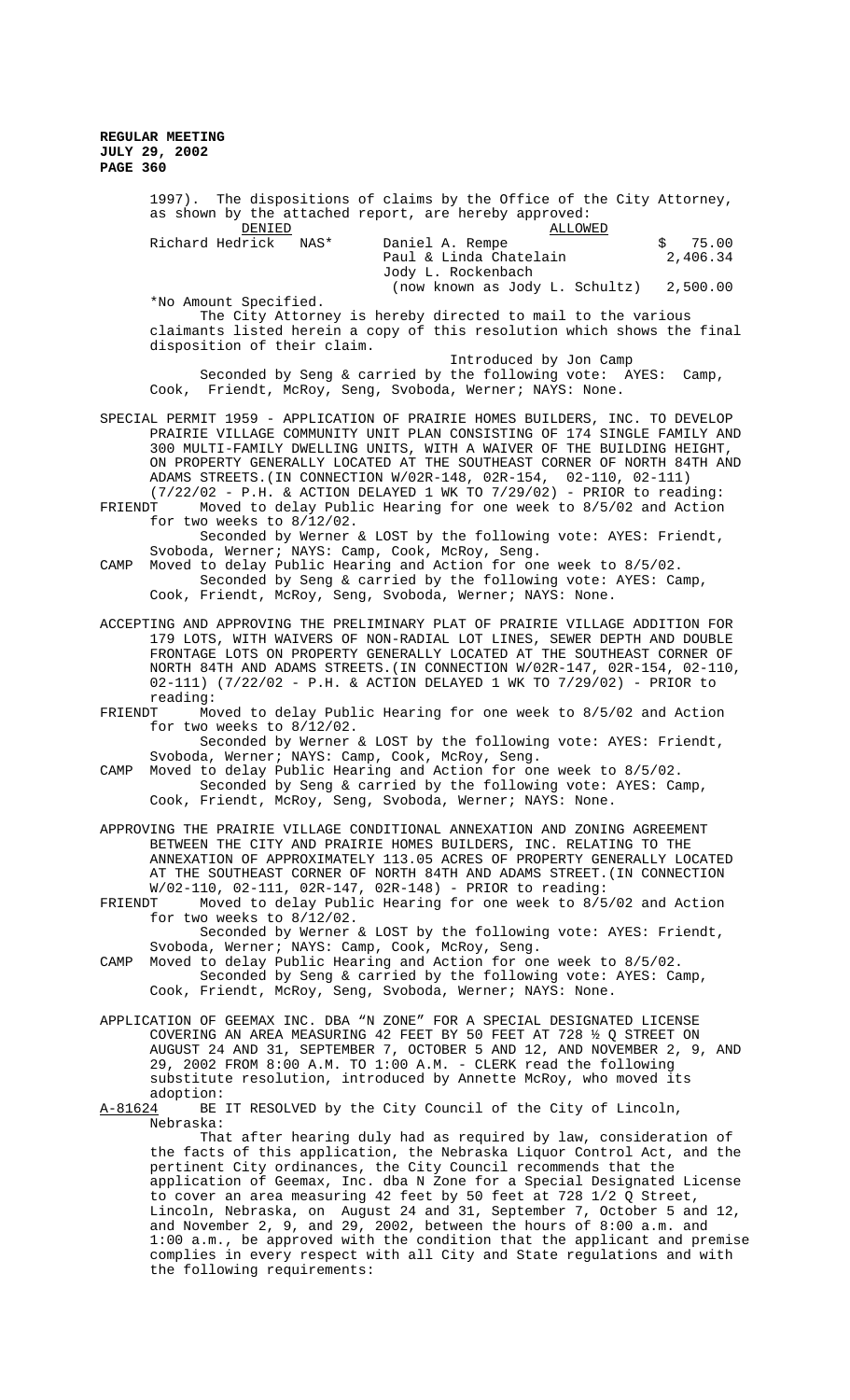1. Identification shall be checked on all parties wishing to consume alcohol.

2. Adequate security shall be provided for the event. 3. The area requested for the permit shall be separated from

the public by a fence or other means.

4. Responsible alcohol service practices shall be followed. 5. An additional second exit from the fenced in area shall be provided.

6. Additional portable toilet facilities shall be provided. BE IT FURTHER RESOLVED the City Clerk is directed to transmit a

copy of this resolution to the Nebraska Liquor Control Commission. Introduced by Annette McRoy

Seconded by Seng & carried by the following vote: AYES: Camp, Cook, Friendt, McRoy, Seng, Svoboda, Werner; NAYS: None.

APPROVING AN INTERLOCAL AGREEMENT BETWEEN THE CITY AND COUNTY FOR THE FUNDING OF PHASE I OF THE SKYWALK LINKING THE DOWNTOWN SENIOR CENTER TO THE LINCOLN BUILDING AND THE SIDEWALK AT 10TH AND O STREETS.(In connection w/02R-150, 02R-151, 02-112) - CLERK read the following resolution, introduced by Terry Werner, who moved its adoption:

A-81625 WHEREAS, the Interlocal Cooperation Act, Neb. Rev. Stat. § 13-801, et seq., permits local governmental units to cooperate with other such units to make the most efficient use of their powers on the basis of mutual advantage; and

WHEREAS, the City of Lincoln, Nebraska, and the County of Lancaster provide services to the elderly through the Lincoln Area Agency on Aging through the operation of the Lincoln Downtown Senior Center; and

WHEREAS, the City of Lincoln, Nebraska, and Lancaster County, Nebraska, desire to cooperate in providing skywalk access from the Senior Center west through the Lincoln Building onto the sidewalk at 10th and O Streets.

NOW, THEREFORE, BE IT RESOLVED by the City Council of the City of Lincoln, Nebraska:

That the Interlocal Agreement between the City of Lincoln, Nebraska and Lancaster County, Nebraska, attached hereto as Exhibit "A", in connection with providing skywalk access from the Senior Center west through the Lincoln Building onto the sidewalk at 10th and O Streets, upon the terms and conditions as set forth in said Agreement, is hereby approved and the Mayor is authorized to execute said Agreement on behalf of the City.

Introduced by Terry Werner Seconded by Seng & carried by the following vote: AYES: Camp, Friendt, McRoy, Seng, Svoboda, Werner; NAYS: Cook.

APPROVING A SKYWALK PROJECT REDEVELOPMENT AGREEMENT UNDER THE NEBRASKA COMMUNITY DEVELOPMENT LAW BETWEEN THE CITY AND ST. GEORGE L.L.C. FOR THE BUILDING LOCATED AT 1023 O STREET AND PROVIDING USE RESTRICTIONS, DUTIES AND OBLIGATIONS FOR THE REDEVELOPER CONSISTENT WITH THE LINCOLN CENTER REDEVELOPMENT PLAN AND THE GOLD'S GALLERIA BLOCK BALANCE SUB-PROJECT TIF DISTRICT 9941.(In connection w/02R-149, 02R-151, 02-112) - CLERK read the following resolution, introduced by Terry Werner, who moved its adoption:<br>A-81626 WHE

WHEREAS, the City of Lincoln has undertaken a program for the redevelopment of blighted and substandard areas in the City of Lincoln, Nebraska, and is engaged in carrying out the Lincoln Center Redevelopment Plan (hereinafter called Redevelopment Plan). The Redevelopment Plan includes the Gold's Galleria/Block Balance Subproject approved by the City Council on December 16, 1996, Resolution A-77828, providing for redevelopment in the City of Lincoln in the vicinity of 10th and O Street a copy of which, together with any and all amendments thereto, is on file in the Office of the City Clerk of the City and further provides for the construction of public improvements within the redevelopment area; and

WHEREAS, the City is engaged in carrying out the Skywalk Improvement Project in an area described as portions or all of Lots 6, 7, 8, 9, 10, 11, and 12, Block 55, Original Plat, Lincoln, Lancaster County, Nebraska (Project Area) which includes a plan for the construction of a skywalk between the Lincoln Building at 1001 O Street; the City owned Lincoln Downtown Senior Center Building at 1005 O Street; the St. George Building at 1023 O Street and connecting to existing skywalks through Gold's Galleria; and

WHEREAS, the Redeveloper desires to redevelop and rebuild the building in conjunction with the City's planned skywalk improvements; and

WHEREAS, the City desires to construct a skywalk through the Building to connect the existing skywalk improvements in the adjacent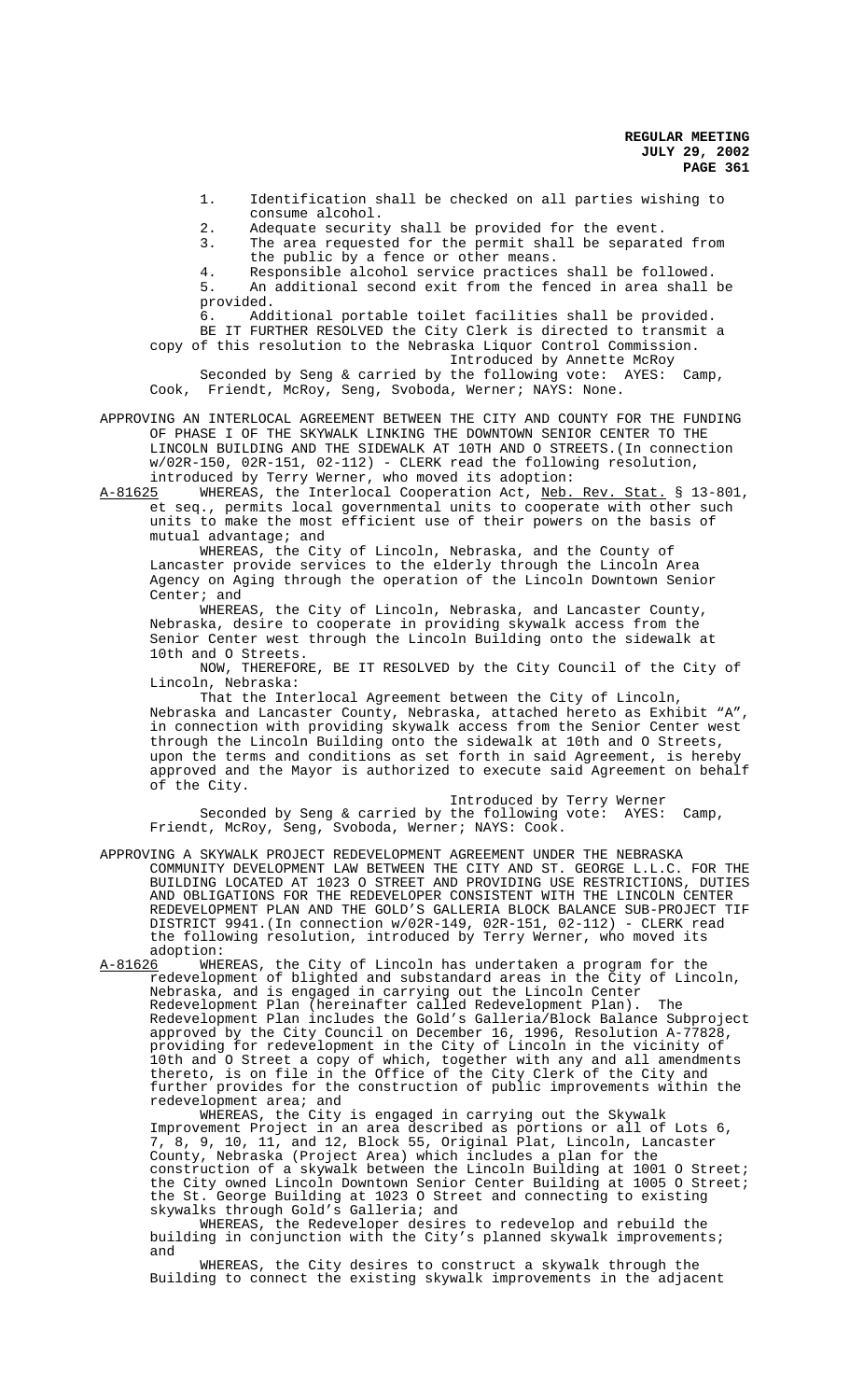buildings to the east and west of the Building; and

WHEREAS, absent tax increment financing, the redevelopment of the Project Site would not be feasible and completion of the skywalk system would not be possible; and

WHEREAS, the redevelopment of said portion of Block 55 pursuant to said Redevelopment Agreement is in the vital and best interest of the City and the health, safety and welfare of its residents, and in accordance with the public purposes and provisions of the applicable laws and requirements under which the rehabilitation of the redevelopment area has been undertaken.

NOW, THEREFORE, BE IT RESOLVED by the City Council of the City of Lincoln, Nebraska acting as a Community Development Authority under the Nebraska Community Development Law:

That the attached Redevelopment Agreement by and between the CITY OF LINCOLN, NEBRASKA, a municipal corporation and ST. GEORGE, LLC, a Nebraska limited liability company, is hereby approved and the Mayor is hereby authorized to enter into such Agreement on behalf of the City of Lincoln, Nebraska. Said Agreement is attached hereto, marked as Attachment "A", and is incorporated herein by this reference.

BE IT FURTHER RESOLVED that the Mayor is authorized to execute such other documents, agreements, or amendments to the above referenced Redevelopment Agreement as may be necessary to effectuate the purposes and intent thereof.

Introduced by Terry Werner Seconded by Seng & carried by the following vote: AYES: Friendt, McRoy, Seng, Svoboda, Werner; NAYS: Camp, Cook.

- APPROVING A SKYWALK MAINTENANCE AGREEMENT, ACCEPTING A PUBLIC USE EASEMENT, AND PROVIDING TERMS AND CONDITIONS OF USE RELATED TO THE SKYWALK PROJECT IMPROVEMENTS FOR THE LINCOLN BUILDING AT 1001 O STREET, THE LINCOLN SENIOR CENTER BUILDING AT 1005 O STREET AND THE ST. GEORGE BUILDING AT 1023 O STREET. (In connection w/02R-149, 02R-150, 02-112) - CLERK read the following resolution, introduced by Terry Werner, who moved its
- adoption:<br><u>A-81627</u> WHE WHEREAS, the Lincoln Investment Group, L.L.C., a Nebraska limited liability company, St. George, L.L.C., a Nebraska limited liability company, and the City of Lincoln, Nebraska, a municipal corporation of the State of Nebraska, are desirous of entering into an agreement to establish, construct, reconstruct, use, operate, maintain, and repair a skywalk (Skywalk) for the movement of pedestrians above the street level within, through, and between the Lincoln Building, 1023 O St. (Lots 11 and 12, Block 55, Original Plat, Lincoln, Lancaster County, Nebraska); the Senior Center Building (Lots 8, 9 and 10, Block 55, Original Plat, Lincoln, Lancaster County, Nebraska); and the St. George Building (Lots 6 and 7, Block 55, Original Plat, Lincoln, Lancaster County, Nebraska); and

WHEREAS the parties above, in accordance with the Agreement, hereby request approval of the Agreement and the related public access to use, operate, maintain, and repair the Skywalk between the Buildings, for a term of twenty-five (25) years as provided in the agreement. NOW THEREFORE, BE IT RESOLVED by the City Council of the City of

Lincoln, Nebraska:

That the attached Skywalk Improvement and Operating Agreement, a copy of which is attached hereto, marked as Attachment "A" and made a part hereof by reference, be and the same is hereby approved and the Mayor is authorized to execute the same on behalf of the City.

BE IT FURTHER RESOLVED that the Mayor is authorized to execute such other documents, agreements, or amendments to the above referenced Redevelopment Agreement as may be necessary to effectuate the purposes and intent thereof. The City Clerk is directed to return two fully executed contracts to the Director of Urban Development for distribution.

Introduced by Terry Werner Seconded by Seng & carried by the following vote: AYES: Camp, Friendt, McRoy, Seng, Svoboda, Werner; NAYS: Cook.

# **PETITIONS & COMMUNICATIONS**

## **The following items have been referred to the Law Dept.:**

FORMAL PAVING PETITION SUBMITTED BY ROBERT & CAROL WORKMAN TO PAVE THE NORTH/SOUTH ALLEY FROM N. 54<sup>TH</sup> STREET TO N. 56<sup>TH</sup> STREET CLEVELAND ST. TO ADAMS ST.

FORMAL ORNAMENTAL LIGHTING PETITION SUBMITTED BY MAX LINDER FOR 27TH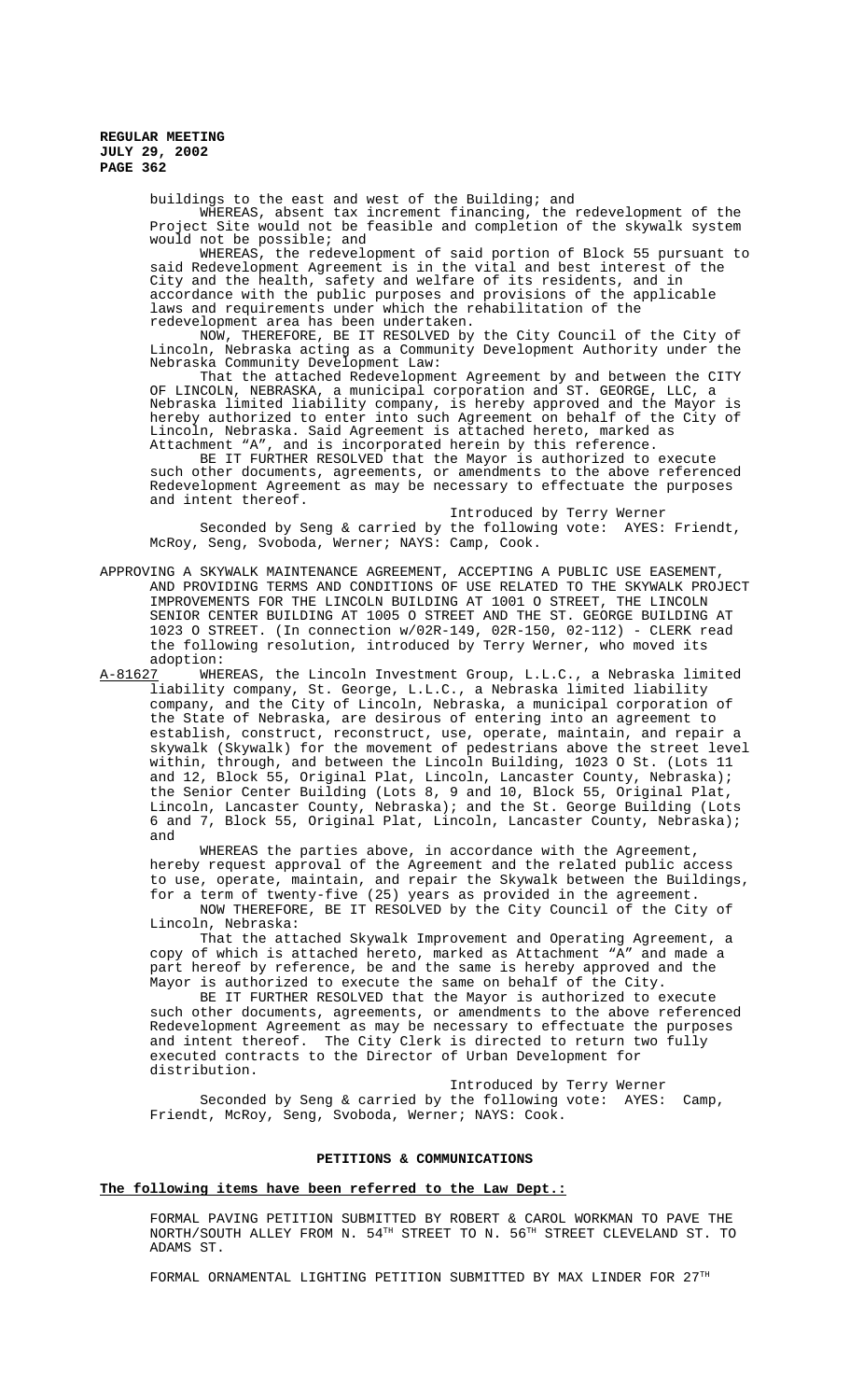STREET TO 20<sup>TH</sup> STREET, VAN DORN STREET TO HIGH STREET.

3 FORMAL ORNAMENTAL LIGHTING PETITIONS FOR ORNAMENTAL LIGHTING DISTRICT 286 AT 27TH STREET TO 20TH STREET, VAN DORN STREET TO HIGH STREET SUBMITTED BY KENT & DIANE MORGAN, SUE ARBURTHNOT AND MICHELLE & JUAN SUAREZ.

PETITION TO VACATE THE NORTH ½ OF R STREET ABUTTING BLOCK 22 TO A POINT 15' FROM THE SOUTHEAST CORNER OF LOT 6, ORIGINAL PLAT, SUBMITTED BY DOLORES B. HENKLE, ET AL.

SPECIAL PERMIT 1966 & 72HP - LOCAL LANDMARK DESIGNATION OF JOSEPH GRAINGER HOUSE AT 1970 B STREET, ,SUBMITTED BY LAMOUNTAIN TRUST; DENNIS MCCULLEY, TRUSTEE - CLERK presented said petition which was referred to the Planning Dept.

#### **REPORTS OF CITY OFFICERS**

APPROVING THE DISTRIBUTION OF FUNDS REPRESENTING EARNINGS ON SHORT-TERM INVESTMENTS OF IDLE FUNDS FOR THE MONTH ENDED JUNE 30, 2002 - CLERK read the following resolution, introduced by Jon Camp, who moved its adoption:

A-81621 BE IT RESOLVED by the City Council of the City of Lincoln, Nebraska:

That during the month ended June 30, 2002, \$120,620.10 eas earned from short-term investments of "IDLE FUNDS". The same is hereby distributed to the various funds on a pro-rata basis using the balance of each fund and allocating a portion of the interest on the ratio that such balance bears to the total of all fund balances.

Introduced by Jon Camp<br>pllowing vote: AYES: Camp. Seconded by Seng & carried by the following vote:  $AYES:$ Cook, Friendt, McRoy, Seng, Svoboda, Werner; NAYS: None.

INVESTMENT OF FUNDS FOR JULY 8 THROUGH JULY 12, 2002 - CLERK read the

following resolution, introduced by Jon Camp, who moved its adoption: A-81622 BE IT HEREBY RESOLVED BY THE CITY COUNCIL of the City of Lincoln, Nebraska:

That the attached list of investments be confirmed and approved, and the City Treasurer is hereby directed to hold said investments until maturity unless otherwise directed by the City Council.

Introduced by Jon Camp Seconded by Seng & carried by the following vote: AYES: Camp, Cook, Friendt, McRoy, Seng, Svoboda, Werner; NAYS: None.

INVESTMENT OF FUNDS FOR JULY 15 THROUGH JULY 19, 2002 - CLERK read the following resolution, introduced by Jon Camp, who moved its adoption: A-81623 BE IT HEREBY RESOLVED BY THE CITY COUNCIL of the City of Lincoln, Nebraska:

That the attached list of investments be confirmed and approved, and the City Treasurer is hereby directed to hold said investments until maturity unless otherwise directed by the City Council.

Introduced by Jon Camp Seconded by Seng & carried by the following vote: AYES: Camp, Cook, Friendt, McRoy, Seng, Svoboda, Werner; NAYS: None.

- CLERK'S LETTER & MAYOR'S APPROVAL OF ORDINANCES & RESOLUTIONS PASSED AT THE COUNCIL MEETING OF JULY 22, 2002 - CLERK presented said report which was placed on file in the Office of the City Clerk.
- REPORT FROM CITY TREASURER OF TELECOMMUNICATION OCC. TAX FOR THE MONTHS OF JAN., FEB., MAR., 2002 - CLARICOM NETWORKS INC.; FOR THE MONTHS OF APR., MAY, JUNE, 2002 - CLARICOM NETWORKS INC., WINSTAR COMMUNICATIONS, LLC; FOR THE MONTH OF JUNE, 2002 - USA PAGING LLC, NETWORK BILLING SYSTEMS, LLC, WESTERN UNION COMMUNICATIONS, INC., ZONE TELECOM, INC., ASSOCIATION ADMINISTRATORS, INC., BIG PLANET, INC., WORLDXCHANGE CORP., LDMI TELECOMMUNICATIONS, INC., I-LINK COMMUNICATIONS, INC., VARTEC, ATT WIRELESS PCS, LLC, SINGLE BILLING SERVICE INC., LIGHTYEAR COMMUNICATIONS, INC., GLYPHICS COMMUNICATIONS, INC., NOSVA LIMITED PARTNERSHIP, TRI-M COMMUNICATIONS, INC., RSL COM USA, INC., GTC TELECOM, INC., GLOBALCOM, INC., COMDATA TELECOMMUNICATIONS, INC., EXCEL TELECOMMUNICATIONS, INC., TELIGENT SERVICES, INC., AFFINITY NETWORK, INC., AND NOS COMMUNICATIONS, INC. - CLERK presented said report which was placed on file in the Office of the City Clerk. **(20)**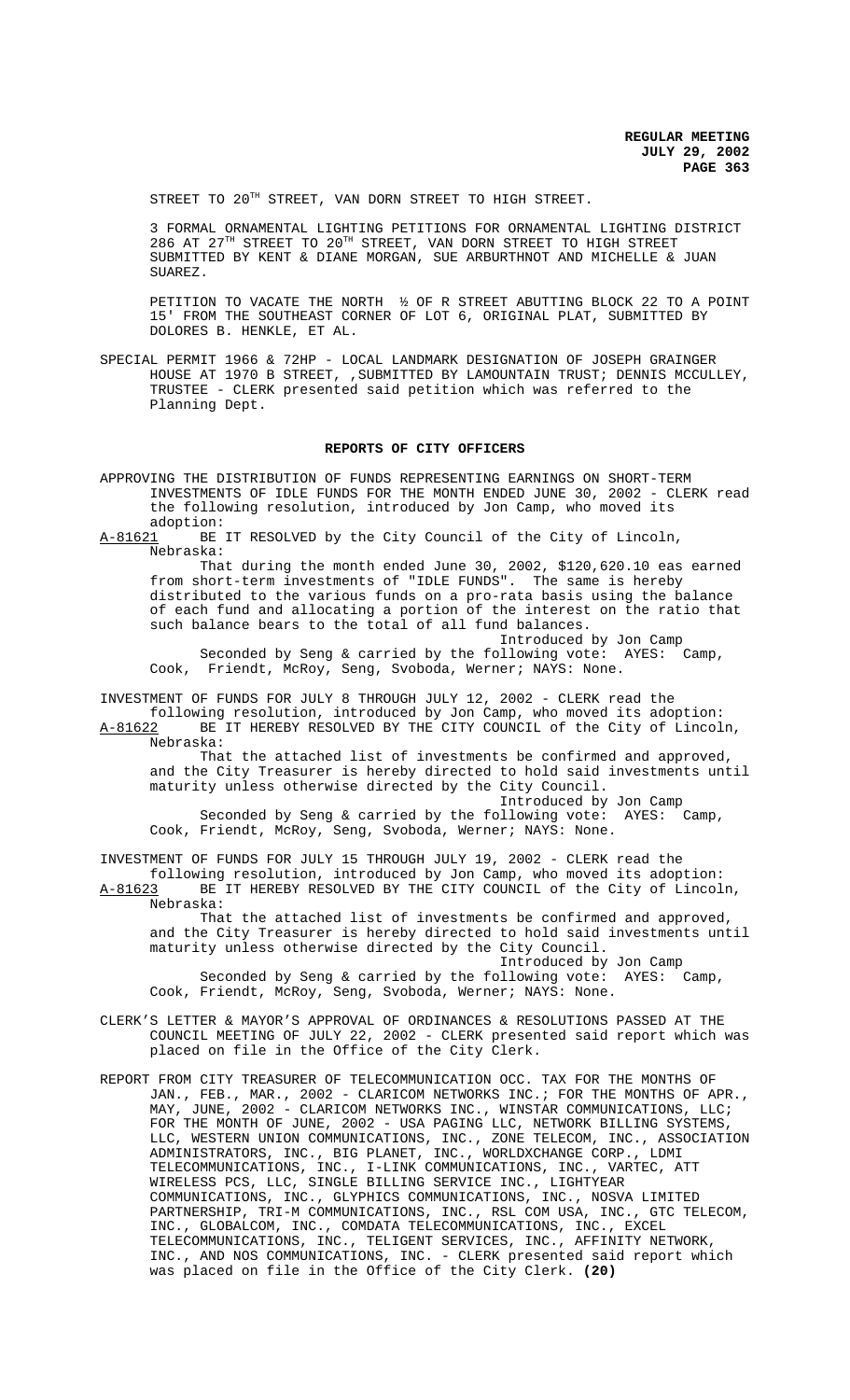REPORT OF FRANCHISE TAX FOR THE MONTH OF JUNE, 2002 FROM AQUILA - CLERK presented said report which was placed on file in the Office of the City Clerk. **(16-1)**

#### **ORDINANCES - 1ST READING**

- AMENDING SECTION 17.10.110 OF THE LINCOLN MUNICIPAL CODE RELATING TO WATER CONNECTION FEES TO PROVIDE FOR A CONNECTION FEE REIMBURSEMENT TO A PARTY WHO HAS CONSTRUCTED A CITY WATER MAIN PURSUANT TO THE EXECUTIVE ORDER PROCESS AUTHORIZED BY SECTION 26.11.038 - CLERK read an ordinance, introduced by Jon Camp, amending Section 17.10.110 of the Lincoln Municipal Code relating to water connection fees to provide for a connection fee reimbursement to a party who has constructed a city water main pursuant to the Executive Order process authorized by Section 26.11.038, the first time.
- AMENDING ORDINANCE 17897 RELATING TO THE PAY SCHEDULES OF EMPLOYEES WHOSE CLASSIFICATIONS ARE ASSIGNED TO THE PAY RANGE WHICH IS PREFIXED BY THE LETTER "A" BY CREATING THE JOB CLASSIFICATIONS OF "COMMUNITY CENTER SUPERVISOR", NEIGHBORHOOD CENTER SUPERVISOR", AND "ATHLETICS SUPERVISOR", AND RELATING TO THE PAY SCHEDULES OF EMPLOYEES WHOSE CLASSIFICATIONS ARE ASSIGNED TO THE PAY RANGE WHICH IS PREFIXED BY THE LETTER "C" BY CREATING THE JOB CLASSIFICATION OF "ASSISTANT CENTER SUPERVISOR".(REQUEST  $2^{ND}$  &  $3^{RD}$  READING ON  $8/5/02$ ) - CLERK read an ordinance, introduced by Jon Camp, amending ordinance 17897 relating to the pay schedules of employees whose classifications are assigned to the pay range which is prefixed by the Letter "A" by creating the job classifications of "Community Center Supervisor", "Neighborhood Center Supervisor", and "Athletics Supervisor", and relating to the pay schedules of employees whose classifications are assigned to the pay range which is prefixed by the Letter "C" by creating the job classification of "Assistant Center Supervisor", the first time.
- AMENDING SECTION 2.76.135, COMPENSATION PLAN, MERIT PAY PLAN ESTABLISHED; SECTION 2.76.200, COMPENSATION PLAN, TEMPORARY ASSIGNMENT IN A HIGHER CLASSIFICATION; AND 2.76.380, SICK LEAVE WITH PAY, OF THE LINCOLN MUNICIPAL CODE TO REFLECT NEGOTIATED CHANGES AND CHANGES APPLICABLE TO EMPLOYEES NOT REPRESENTED BY A BARGAINING UNIT. (REQUEST  $2^{ND}$  &  $3^{RD}$ READING ON 8/5/02) - CLERK read an ordinance, amending Section 2.76.135, compensation plan, merit pay plan established; Section 2.76.200, Compensation Plan, temporary assignment in a higher classification; and 2.76.380, sick leave with pay, of the Lincoln Municipal Code to reflect negotiated changes and changes applicable to employees not represented by a bargaining unit, the first time.
- ADOPTING PAY SCHEDULES AND SCHEDULES OF PAY RANGES FOR EMPLOYEES WHOSE CLASSIFICATIONS ARE ASSIGNED TO PAY RANGES PREFIXED BY THE LETTERS "A" AND "C". (REQUEST  $2^{\text{ND}}$  &  $3^{\text{RD}}$  READING ON  $8/5/02$ ) - CLERK read an ordinance, introduced by Jon Camp, adopting pay schedules and schedules of pay ranges for employees whose classifications are assigned to pay ranges prefixed by the letters "A" and "C", the first time.
- ADOPTING PAY SCHEDULES AND SCHEDULES OF PAY RANGES FOR EMPLOYEES WHOSE CLASSIFICATIONS ARE ASSIGNED TO PAY RANGES PREFIXED BY THE LETTER "E". (REQUEST  $2^{ND}$  &  $3^{RD}$  READING ON  $8/5/02$ ) - CLERK read an ordinance, introduced by Jon Camp, adopting pay schedules and schedules of pay ranges for employees whose classifications are assigned to pay ranges prefixed by the letter "E", the first time.
- ADOPTING PAY SCHEDULES AND SCHEDULES OF PAY RANGES FOR EMPLOYEES WHOSE CLASSIFICATIONS ARE ASSIGNED TO PAY RANGES PREFIXED BY THE LETTER "F". (REQUEST  $2^{ND}$  &  $3^{RD}$  READING ON  $8/5/02$ ) - CLERK read an ordinance, introduced by Jon Camp, adopting pay schedules and schedules of pay ranges for employees whose classifications are assigned to pay ranges prefixed by the letter "F", the first time.
- ADOPTING PAY SCHEDULES AND SCHEDULES OF PAY RANGES FOR EMPLOYEES WHOSE CLASSIFICATIONS ARE ASSIGNED TO PAY RANGES PREFIXED BY THE LETTER "M". (REQUEST  $2^{ND}$  &  $3^{RD}$  READING ON  $8/5/02$ ) - CLERK read an ordinance, introduced by Jon Camp, adopting pay schedules and schedules of pay ranges for employees whose classifications are assigned to pay ranges prefixed by the letter "M", the first time.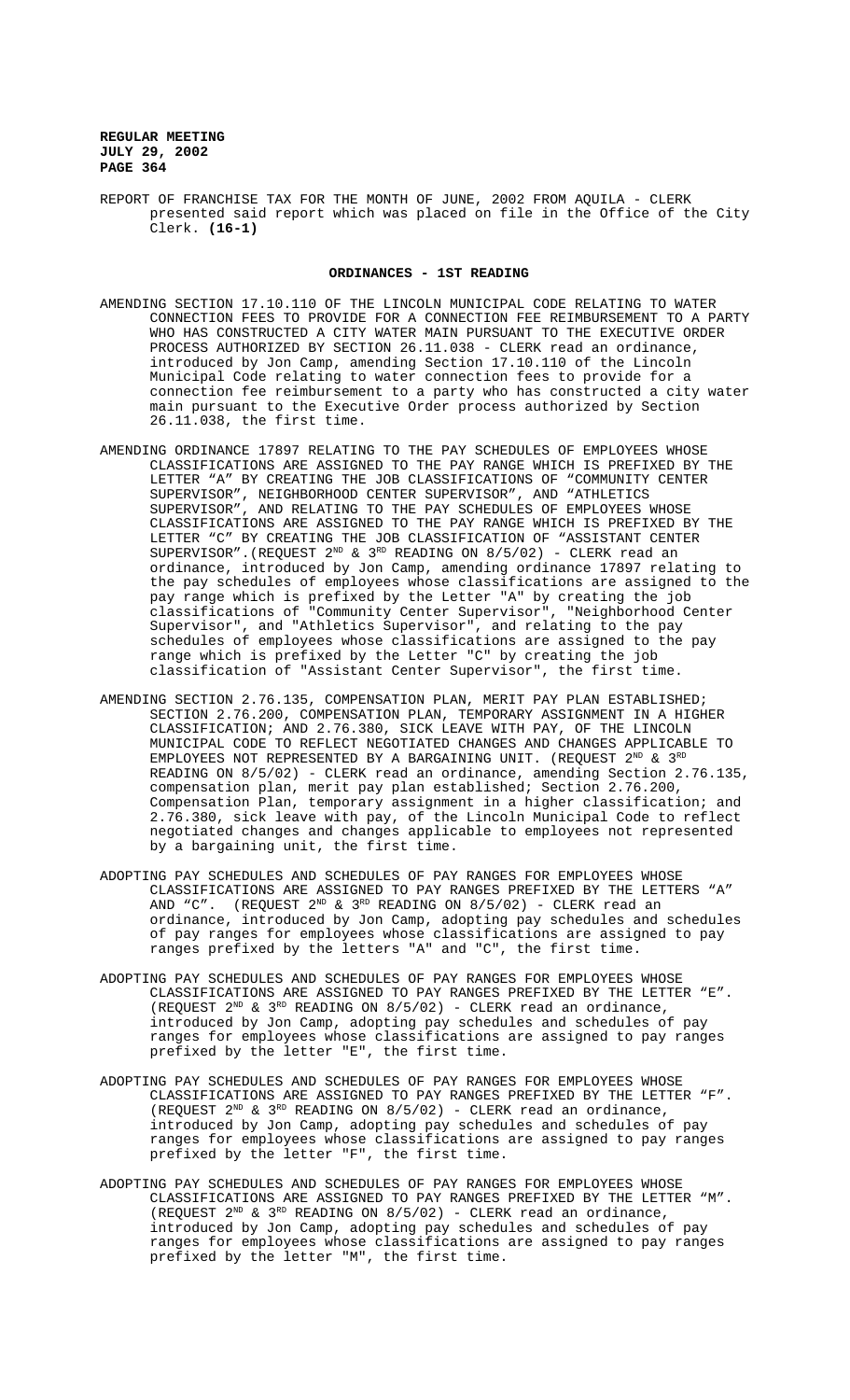- ADOPTING PAY SCHEDULES AND SCHEDULES OF PAY RANGES FOR EMPLOYEES WHOSE CLASSIFICATIONS ARE ASSIGNED TO PAY RANGES PREFIXED BY THE LETTERS "N". (REQUEST  $2^{ND}$  &  $3^{RD}$  READING ON  $8/5/02$ ) - CLERK read an ordinance, introduced by Jon Camp, adopting pay schedules and schedules of pay ranges for employees whose classifications are assigned to pay ranges prefixed by the letters "N", the first time.
- ADOPTING PAY SCHEDULES AND SCHEDULES OF PAY RANGES FOR EMPLOYEES WHOSE CLASSIFICATIONS ARE ASSIGNED TO PAY RANGES PREFIXED BY THE LETTER "P". (REQUEST  $2^{ND}$  &  $3^{RD}$  READING ON  $8/5/02$ ) - CLERK read an ordinance, introduced by Jon Camp, adopting pay schedules and schedules of pay ranges for employees whose classifications are assigned to pay ranges prefixed by the letter "P", the first time.
- ADOPTING PAY SCHEDULES AND SCHEDULES OF PAY RANGES FOR EMPLOYEES WHOSE CLASSIFICATIONS ARE ASSIGNED TO PAY RANGES PREFIXED BY THE LETTERS "X". (REQUEST  $2^{ND}$  &  $3^{RD}$  READING ON  $8/5/02$ ) - CLERK read an ordinance, introduced by Jon Camp, adopting pay schedules and schedules of pay ranges for employees whose classifications are assigned to pay ranges prefixed the letters "X", the first time.

## **ORDINANCES - 3RD READING**

- AMENDING THE CORPORATE LIMITS OF THE CITY BY ANNEXING APPROXIMATELY 113.05 ACRES OF PROPERTY GENERALLY LOCATED AT THE SOUTHEAST CORNER OF NORTH 84TH AND ADAMS STREETS.(In connection w/02-111, 02R-147, 02R-148) (7/22/02 - P.H. & Action delayed 1 wk to 7/29/02) - PRIOR to reading: Moved to delay Public Hearing for one week to 8/5/02 and Action
- for two weeks to 8/12/02. Seconded by Werner & LOST by the following vote: AYES: Friendt, Svoboda, Werner; NAYS: Camp, Cook, McRoy, Seng.
- CAMP Moved to delay Public Hearing and Action for one week to 8/5/02. Seconded by Seng & carried by the following vote: AYES: Camp, Cook, Friendt, McRoy, Seng, Svoboda, Werner.
- CHANGE OF ZONE 3355 APPLICATION OF PRAIRIE HOMES BUILDERS, INC. FOR A CHANGE OF ZONE FROM AG AGRICULTURAL DISTRICT TO R-3 RESIDENTIAL DISTRICT ON PROPERTY GENERALLY LOCATED AT THE SOUTHEAST CORNER OF NORTH 84TH AND ADAMS STREETS.(In connection 2/02-110, 02R-147, 02R-148) (7/22/02 - P.H.
- & Action delayed 1 wk to 7/29/02) PRIOR to reading: FRIENDT Moved to delay Public Hearing for one week to 8/5/02 and Action for two weeks to 8/12/02.

Seconded by Werner & LOST by the following vote: AYES: Friendt, Svoboda, Werner; NAYS: Camp, Cook, McRoy, Seng.

- CAMP Moved to delay Public Hearing and Action for one week to 8/5/02. Seconded by Seng & carried by the following vote: AYES: Camp, Cook, Friendt, McRoy, Seng, Svoboda, Werner.
- AMENDING SECTION 10.48.110 OF THE LINCOLN MUNICIPAL CODE RELATING TO BICYCLES TO REQUIRE LIGHTS ON THE FRONT AND REAR OF BICYCLES OPERATED ON THE STREETS OF LINCOLN BETWEEN ONE-HALF HOUR AFTER SUNSET AND ONE-HALF HOUR BEFORE SUNRISE. (3/25/02 - Pending)(Request to remove from pending & substitute ordinance) (7/8/02 - Remove from pending for p.h. 7/22/02) (Substitute ordinance) - CLERK read an ordinance, introduced by Glenn Friendt, amending Section 10.48.110 of the Lincoln Municipal Code

relating to bicycles to require lights on the front and rear of bicycles operated on the streets of Lincoln between one-half hour after sunset and one-half hour before sunrise, the third time.<br>FRIENDT Moved to pass the ordinance as read.

FRIENDT Moved to pass the ordinance as read.<br>SENG Moved to pass substitute ordinance.

Moved to pass substitute ordinance.

Seconded by Werner & carried by the following vote: AYES: Camp, Cook, Friendt, McRoy, Seng, Svoboda, Werner; NAYS: None.

The ordinance, being numbered **#18042**, is recorded in Ordinance Book 25, Page

- AMENDING CHAPTER 4.16 OF THE LINCOLN MUNICIPAL CODE RELATING TO THE COMMUNITY HEALTH ENDOWMENT BY ADDING A NEW SECTION NUMBERED 4.16.007 TO RESTRICT THE USE OF THE FUNDS REALIZED BY THE SALE OF LINCOLN GENERAL HOSPITAL - PRIOR to reading:
- CAMP Moved to amend Bill No. 02-108 in the following manner:
	- 1. On line page 1, line 12, deleted the words "on-half" and insert in lieu thereof the words one-fourth.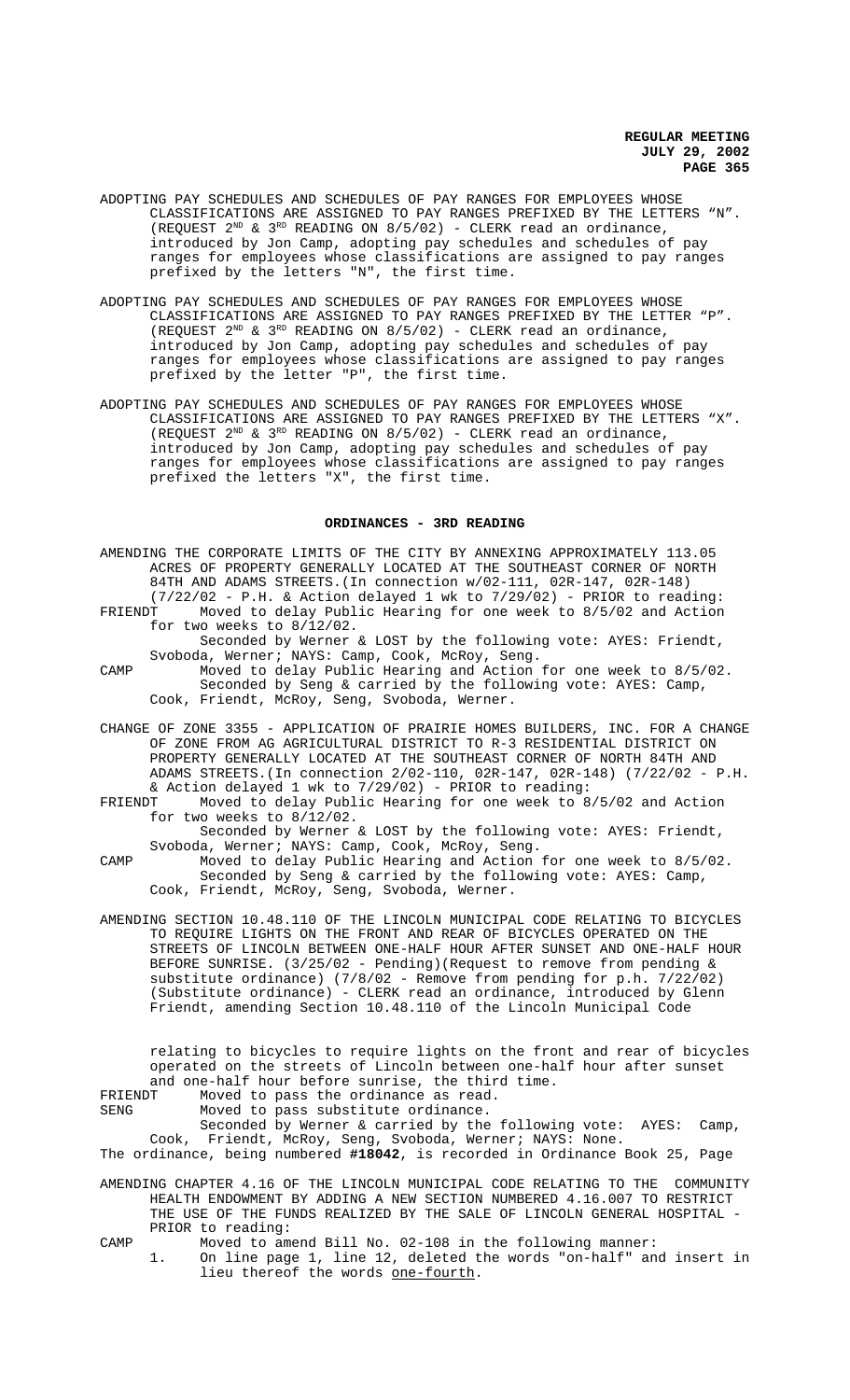2. One page 1, lines 13 and 14, delete the amount of "Eighteeen Million Five Hundred Thousand Dollars (\$18,500,000)" and insert in lieu thereof the amount of Nine Million Two Hundred Fifty Thousand Dollars (\$9,250.000). Seconded by Seng & carried by the following vote: AYES: Camp,

Cook, Friendt, McRoy, Seng, Svoboda, Werner; NAYS: None.

CLERK Read an ordinance, introduced by Glenn Friendt, Amending Chapter 4.16 of the Lincoln Municipal Code relating to the Community Health Endowment by adding a new section numbered 4.16.007 to restrict the use of the funds realized by the sale of Lincoln General Hospital, the third time.<br>FRIENDT

Moved to pass the ordinance as amended.

Seconded by Seng & carried by the following vote: AYES: Camp, Cook, Friendt, McRoy, Seng, Svoboda, Werner; NAYS: None.

The ordinance, being numbered **#18043**, is recorded in Ordinance Book 25, Page

VACATING THE UN-NAMED STREET SOUTH OF PERKINS BOULEVARD BETWEEN SOUTH 17TH STREET AND HARRISON AVENUE - CLERK read an ordinance, introduced by Ken Svoboda, vacating the un-named street south of Perkins Boulevard between South 17th Street and Harrison Avenue, the third time.

SVOBODA Moved to pass the ordinance as read.

Seconded by Seng & carried by the following vote: AYES: Camp, Cook, Friendt, McRoy, Seng, Svoboda, Werner; NAYS: None. The ordinance, being numbered **#18044**, is recorded in Ordinance Book 25, Page

APPROVING A LEASE BETWEEN THE CITY OF LINCOLN AND ST. GEORGE L.L.C. ON BEHALF OF THE LINCOLN AREA AGENCY ON AGING FOR 13,705 SQ. FT. OF OFFICE SPACE AND 7,242 SQ. FT. OF STORAGE/BASEMENT SPACE AT 1023 O STREET FOR A TERM OF 5 YEARS.(In connection w/02R-149, 02R-150, 02R-151)- CLERK read an ordinance, introduced by Ken Svoboda, approving a lease between the City of Lincoln and St. George L.L.C. on behalf of the Lincoln Area Agency on Aging for 13,705 sq. ft of office space and 7,242 sq. ft of storage/basement space at 1023 O Street for a term of 5 years, the third time.<br>SVOBODA

Moved to pass the ordinance as read. Seconded by Seng & **LOST** by the following vote: AYES: McRoy,

Seng, Werner; NAYS: Camp, Cook, Friendt, Svoboda. The ordinance, having **LOST**, was assigned File **#38-4407**, & was placed on file in the Office of the City Clerk.

## **MISCELLANEOUS BUSINESS**

HEARING ON THE APPEAL OF MICHAEL D MALONE ON THE DENIAL OF HIS PEDDLER'S PERMIT - PRIOR to reading:

SENG Moved to withdraw the appeal.

Seconded by Seng & carried by the following vote: AYES: Camp, Cook, Friendt, McRoy, Seng, Svoboda, Werner; NAYS: None.

## **PENDING LIST -**

CAMP Moved to extend the Pending List to August 5, 2002. Seconded by Friendt & carried by the following vote: AYES: Camp, Cook, Friendt, McRoy, Seng, Svoboda, Werner; NAYS; None.

# **UPCOMING RESOLUTIONS**

CAMP Moved to approve the resolutions to have Public Hearing on August 5, 2002. Seconded by Friendt & carried by the following vote: AYES: Camp, Cook, Friendt, McRoy, Seng, Svoboda, Werner; NAYS; None.

#### **ADJOURNMENT**

#### **7:02 P.M.**

CAMP Moved to adjourn the City Council meeting of July 29, 2002. Seconded by Friendt & carried by the following vote: AYES: Camp, Cook, Friendt, McRoy, Seng, Svoboda, Werner; NAYS: None; None. So ordered.